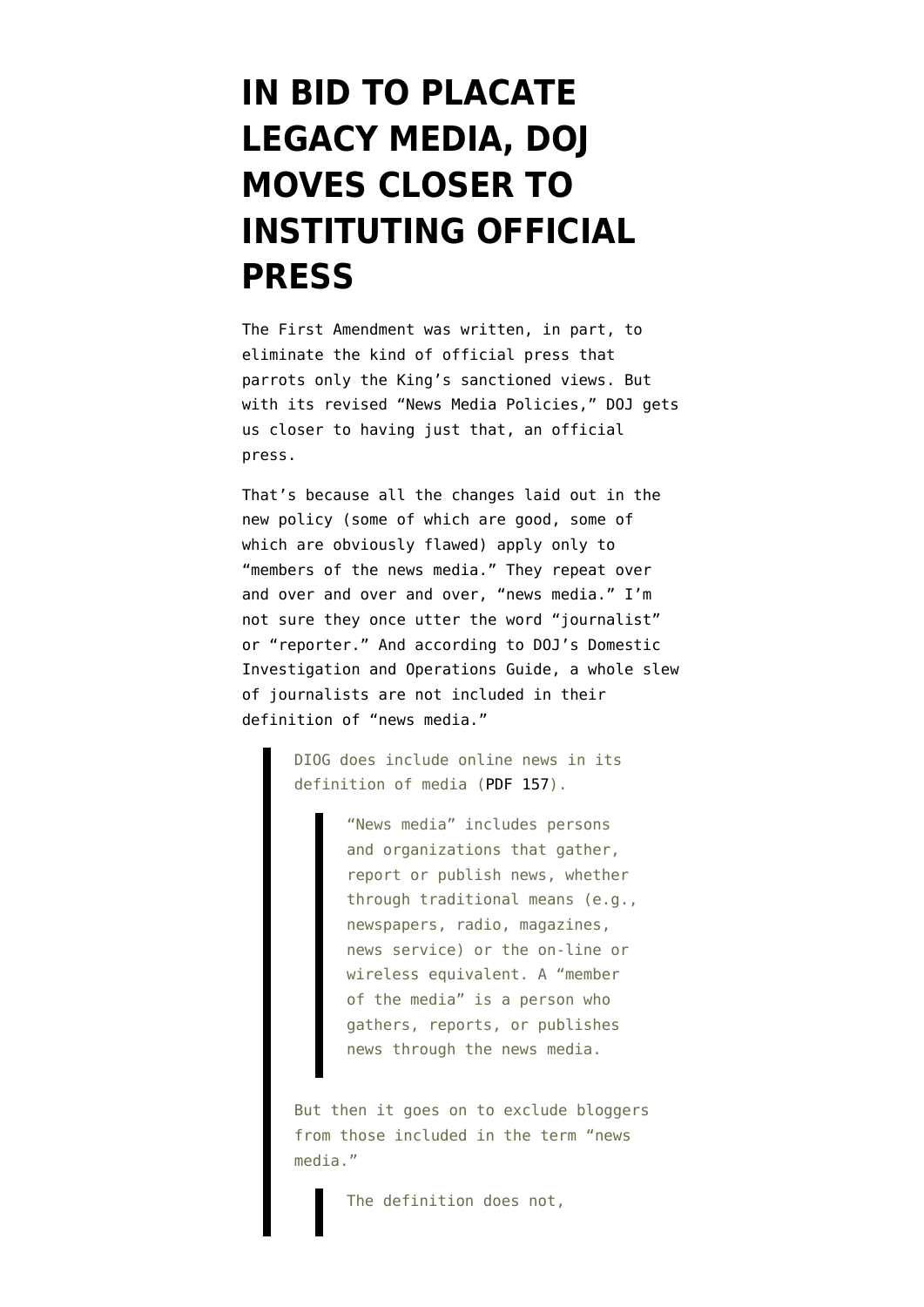however, include a person or entity who posts information or opinion on the Internet in blogs, chat rooms or social networking sites, such as YouTube, Facebook, or MySpace, unless that person or entity falls within the definition of a member of the media or a news organization under the other provisions within this section (e.g., a national news reporter who posts on his/her personal blog).

Then it goes onto lay out what I will call the "WikiLeaks exception."

> As the term is used in the DIOG, "news media" is not intended to include persons and entities that simply make information available. Instead, it is intended to apply to a person or entity that gathers information of potential interest to a segment of the general public, uses editorial skills to turn raw materials into a distinct work, and distributes that work to an audience, as a journalism professional.

The definition does warn that if there is any doubt, the person should be treated as media. Nevertheless, the definition seems to exclude a whole bunch of people (including, probably, me), who are engaged in journalism.

The limitation of all these changes to the "news media" is most obvious when it treats the Privacy Protection Act — which should have prevented DOJ from treating James Rosen as a suspect. They say,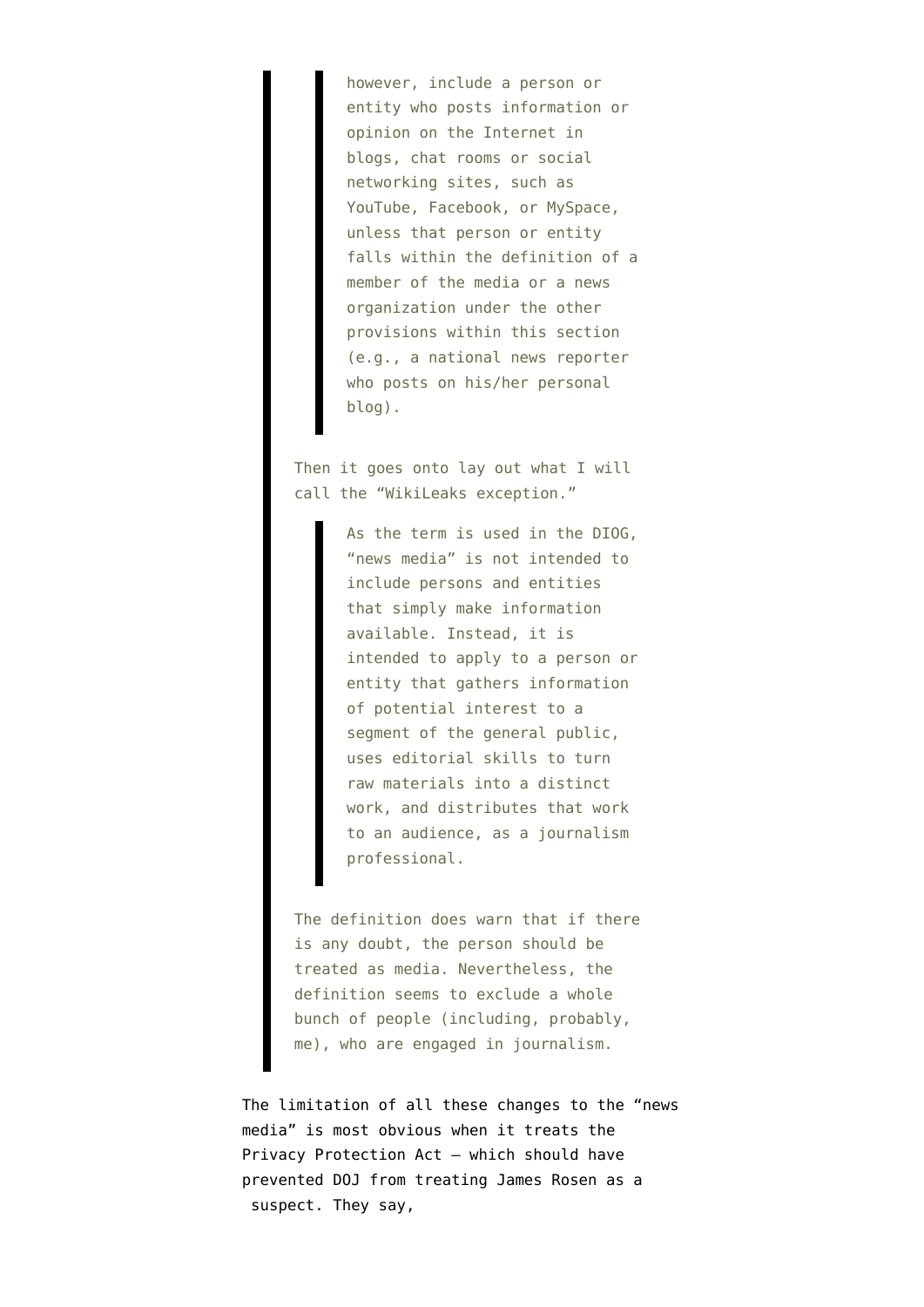The Privacy Protection Act of 1980 (PPA), 42 U.S.C. § 2000aa, generally prohibits the search or seizure of work product and documentary materials held by individuals who have a purpose to disseminate information to the public. The PPA, however, contains a number of exceptions to its general prohibition, including the "suspect exception" which applies when there is "probable cause to believe that the person possessing such materials has committed or is committing a criminal offense to which the materials relate," including the "receipt, possession, or communication of information relating to the national defense, classified information, or restricted data "under enumerated provisions. See 42 U.S.C. §§ 2000aa(a)(1) and (b)(1). Under current Department policy, a Deputy Assistant Attorney General may authorize an application for a search warrant that is covered by the PPA, and no higher level reviews or approvals are required.

First, the Department will modify its policy concerning search warrants covered by the PPA involving members of the news media to provide that work product materials and other documents may be sought under the "suspect exception" of the PPA only when the member of the news media is the focus of a criminal investigation for conduct not connected to ordinary newsgathering activities. Under the reviews policy, the Department would not seek search warrants under the PPA's suspect exception if the sole purpose is the investigation of a person other than the member of the news media.

Second, the Department would revise current policy to elevate the current approval requirements and require the approval of the Attorney General for all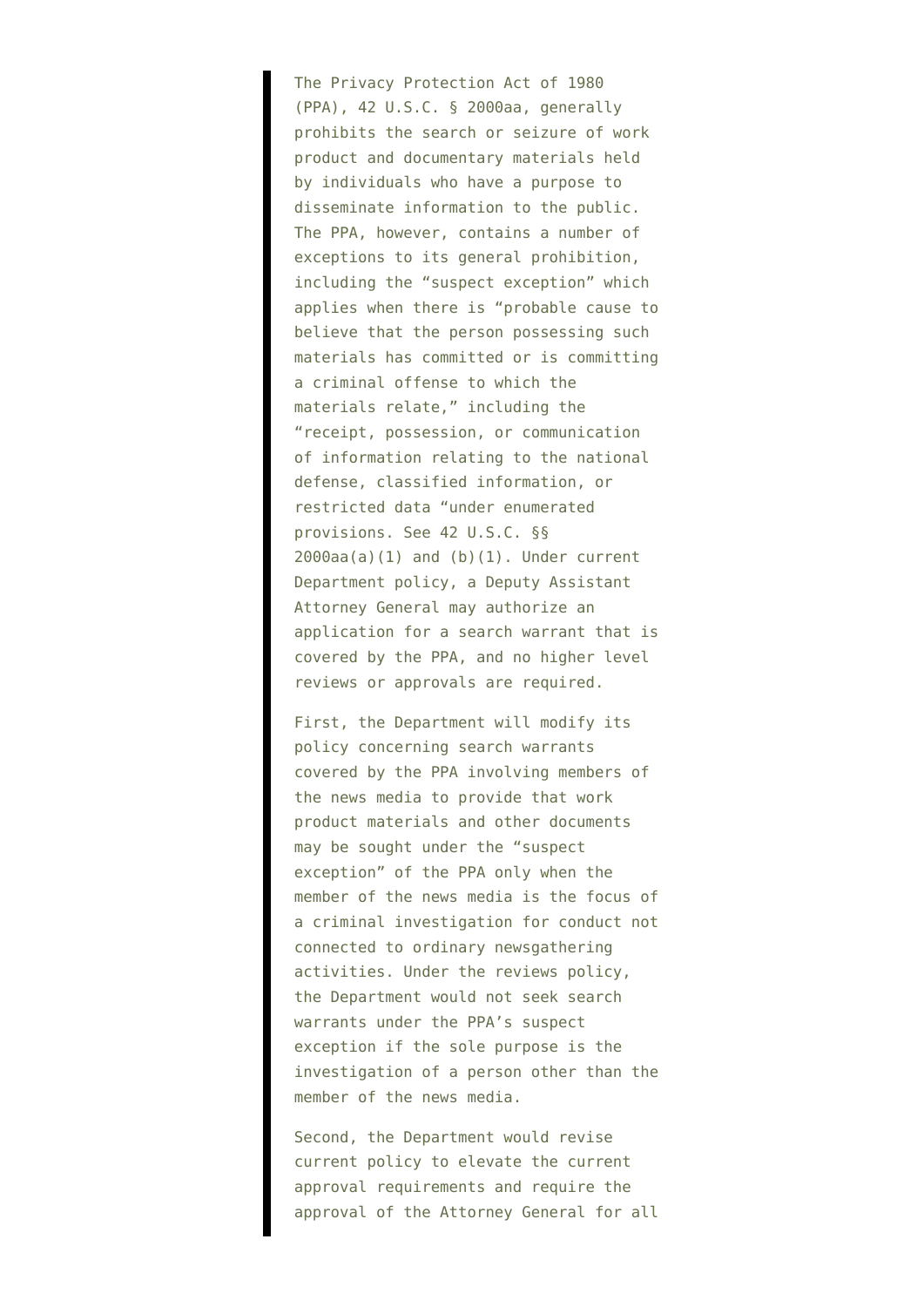search warrants and court orders issued pursuant to 18 U.S.C. § 2703(d) directed at members of the news media. [my emphasis]

The PPA, however, [applies](http://www.law.cornell.edu/uscode/text/42/2000aa) to all persons "reasonably believed to have a purpose to disseminate to the public a newspaper, book, broadcast, or other similar form of public communication."

> Notwithstanding any other law, it shall be unlawful for a government officer or employee, in connection with the investigation or prosecution of a criminal offense, to search for or seize any work product materials possessed by a person reasonably believed to have a purpose to disseminate to the public a newspaper, book, broadcast, or other similar form of public communication, in or affecting interstate or foreign commerce;

I'm clearly covered by the PPA. But the FBI could easily decide to exclude me from this "news media" protection so as to be able to snoop into my work product.

Congratulations to the "members of the news media" who have been deemed the President's official press. I hope you use your privileges wisely.

Update: I've learned that the issue of whom this applied to did come up in background meetings at DOJ; in fact, DOJ raised the issue. The problem is, there is no credentialing system that could define who gets this protection and DOJ didn't want to lay it out (and most of the people invited have never been anything but a member of the news media, making it hard for them to understand how to differentiate a journalist).

Ultimately, I think DOJ is so anxious for Congress to pass a shield law (which they say elsewhere in their report) because it'll mean